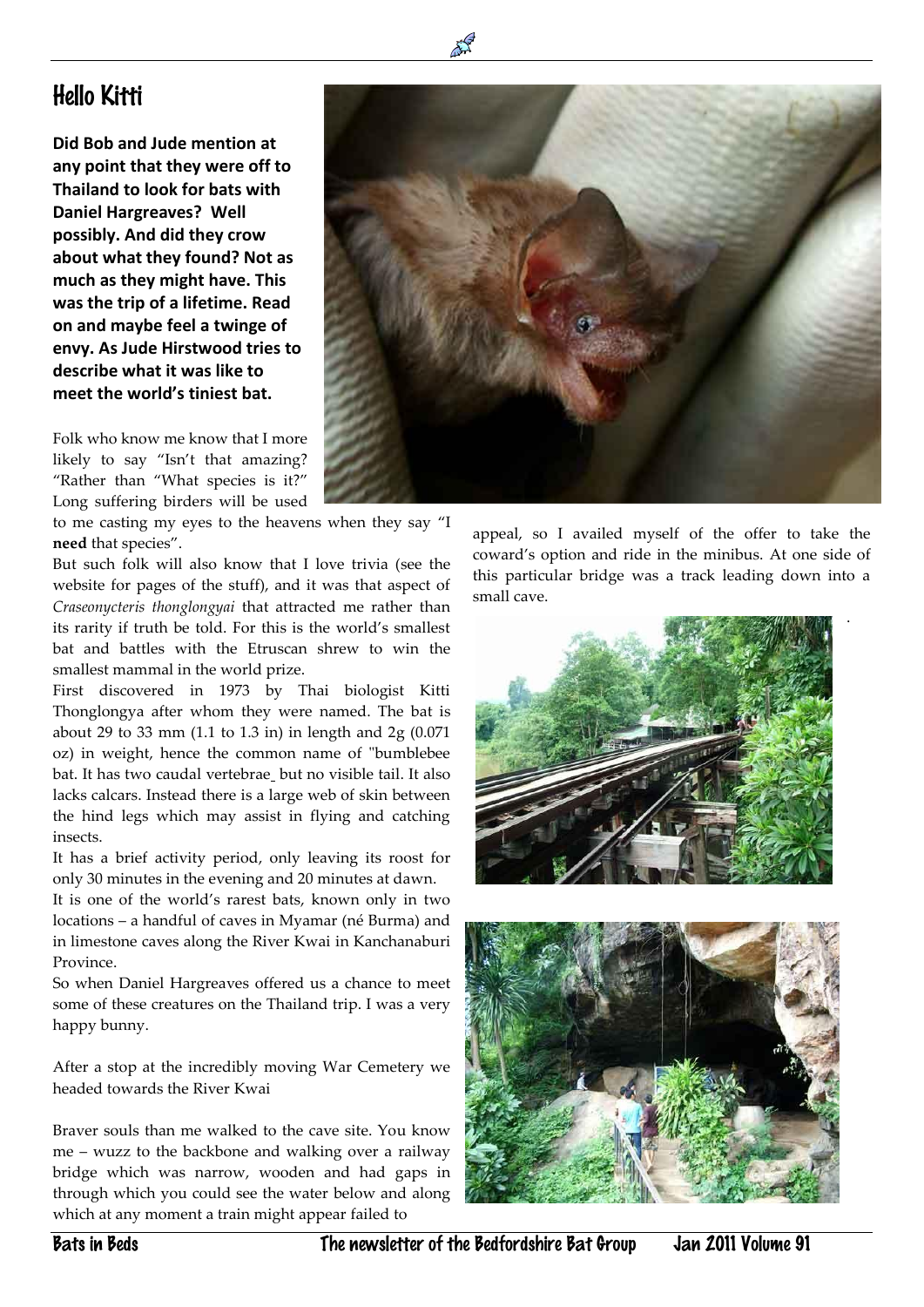

 $\overline{a}$ 

As we got accustomed to the gloom we were met with a beautiful Buddha statue looking out at us impassively with a polished rock meditation platform in front of it.

In common with every other such cave we encountered, there was a serene feel to the place. and as I sat there I could feel a sense of peace seep into my bones. I was almost oblivious of the activity around me the guides scuttled off into the back of the cave with small nets like the ones children use. Some of the party crawled off down into another lower part of the cave while others headed up slippery steps into the upper regions to explore. Wuzz of the week stayed put taking in the atmosphere. (Oh boy was that a good move, Steve Parker came back down a bit later so excited that he had seen a cave snake – did I mention this wuzz does not like snakes either)

Then out of the darkness came three smiling guides, holding that small white net. It was like something out of a Tom and Jerry carton. The net jerked and spasmed violently as though Tom and Jerry were fighting to the death. You could see things jumping up and down like a baby having a tantrum because it wants to get out of its baby bouncer RIGHT NOW. (Though what you would be doing putting a baby bouncer in a keep net is beyond me) There is a common belief that some short men are aggressive and pushy. On that I will not comment but I will say this is true of Kitti's hog nosed bat. So small a bat to throw such a convincing hissy fit (Imagine your stroppiest soprano pip and at least double it, then cram that into a beast half the size) Here I was taking my first look at the smallest bat that I had travelled half way round to the world and all I could do was laugh. Kitti's indignation flared again, and despite being delicately handled whinged noisily throughout. It needed firm handling

So okay it must have been galling to be held while Daniel pointed out your very hoggy nose, and very long legs but you would think it would quieten down after a bit. (The picture on the cover was taken in a rare moment of quiescence and don't believe its sunny disposition) for a

moment. These bats had obviously become adapted to throw their toys out of the pram at the slightest provocation -







and once released had so worn themselves out that we had to place them on a rock surface to get their breath before they could take off – perhaps this is why they forage for such a short period of time. They are exhausted by a day spent squabbling.